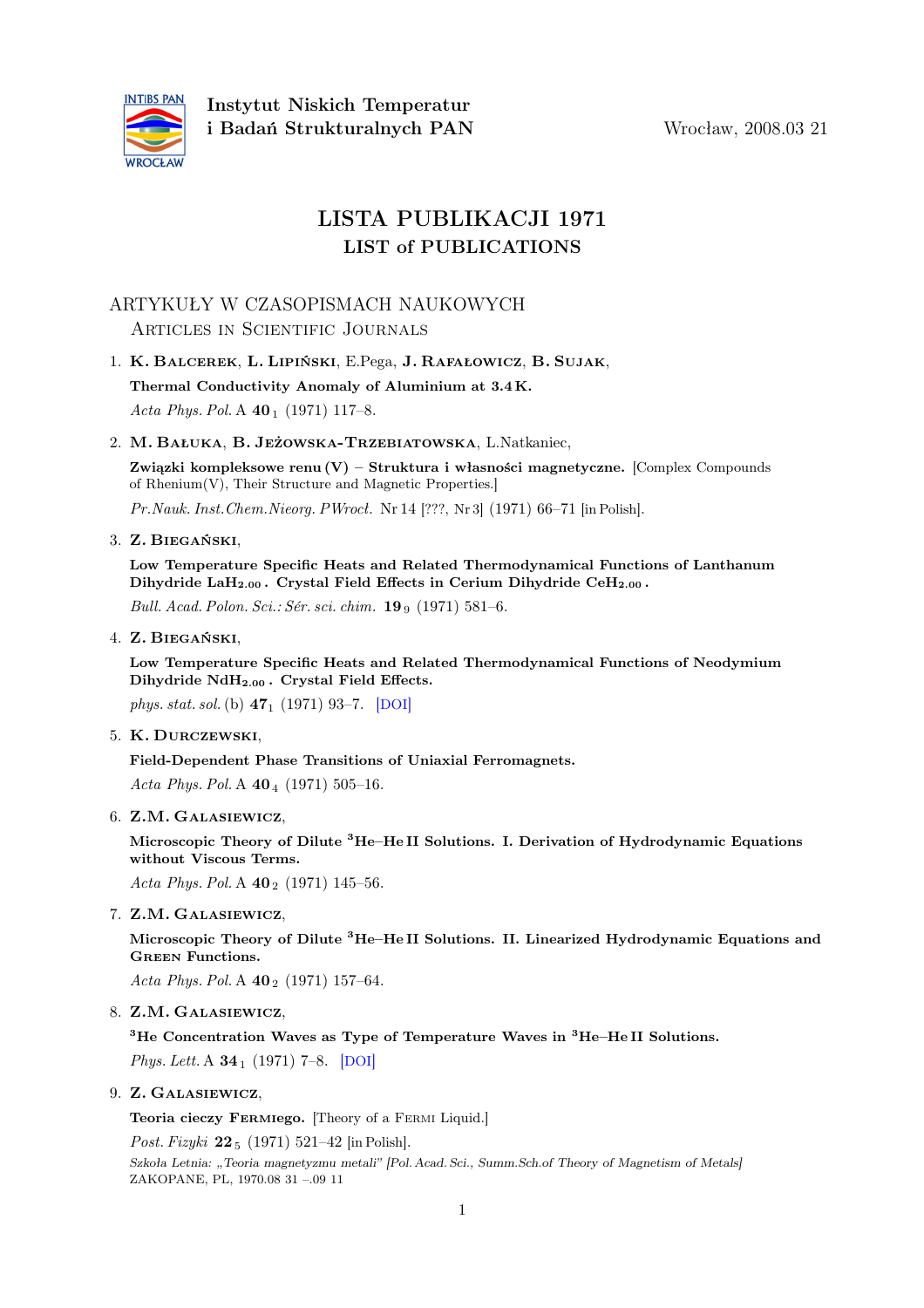10. Z. Henkie, Cz.Bazan,

Electrical Properties of  $U_3P_4$  and  $U_3As_4$  Single Crystals. phys. stat. sol. (a)  $5_1$  (1971) 259–68. [[DOI](http://dx.doi.org/10.1002/pssa.2210050128)]

11. R. Horyń, M. Dryś,

Growth of Single Crystals of Intermetallic Compounds of Niobium with Germanium and Gallium by Chemical Transport Method.

Krist. Technik 6<sub>6</sub> (1971) K85-92. [[DOI](http://dx.doi.org/10.1002/crat.19710060611)]

12. R. Horyń, R. Kubiak,

The Crystal Structure of  $Nb_{10}Ge_7(Nb_3Ge_2)$ . Bull. Acad. Polon. Sci.: Sér. sci. chim.  $19_3$  (1971) 185–9.

13. B. Jeżowska-Trzebiatowska, A. Antonów, H.Kozłowski,

An ESR and Infrared Spectra Study of the Copper(II) Complexes with  $\beta$ -Alanine and  $DL-\alpha$ -Alanine.

Bull. Acad. Polon. Sci.: Sér. sci. chim.  $19_1$  (1971) 39–43.

#### 14. B. Jeżowska-Trzebiatowska, J. Hanuza, M. Bałuka,

Spectroscopic Characteristics of Metal–Oxygen Bonding in Some Rare Metals (Rhenium, Osmium, Technetium, Ruthenium).

Pr.Nauk. Inst.Chem.Nieorg. PWroc. Nr 14 [Konf. Nr 3] (1971) 47–??. 13th Int.Conf on Coordination Chemistry (ICCC-13) CRACOW & ZAKOPANE, PL, 1970.09 17–22

#### 15. B. Jeżowska-Trzebiatowska, J. Hanuza, M. Bałuka,

Force Constants and Vibrational Frequencies of the of the Rhenium–Oxygen Bonds in the Infra-Red Region  $(200-4000 \text{ cm}^{-1})$ .

Spectrochim. Acta A 27<sup>9</sup> (1971) 1753–72. [[DOI](http://dx.doi.org/10.1016/0584-8539(71)80229-5)]

16. B. Jeżowska-Trzebiatowska, E.Kalecińska, J. Kaleciński,

On the Reactivity of Pentacyanonitrosyl Ions of Transition Elements towards Hydrated Electrons and Hydroxyl Radicals.

Bull. Acad. Polon. Sci.: Sér. sci. chim. **19**<sub>4</sub> (1971) 265-75.

17. J. Kalicińska-Karut, Z.Pruchnik, K. Łukaszewicz,

The Stoichiometric Formula nad Space Group of Cadmium Phosphide  $Cd_7P_{10}$ . Roczn. Chem.  $45_{11}$  (1971) 1991-2.

18. J. Klamut,

Influence of External Magnetic Field on Domain Structure in Uniaxial Ferromagnets. Pt. II. Length of Magnetization Vector, Threshold Temperatures and Magnetic Fields. Acta Phys. Pol. A  $39_3$  (1971) 273–86. For Pt. I see: *ibid.*,  $38_6$  (1970) 873–84.

19. B. Kondraciuk, J. Rafałowicz, B. Sujak,

Thermal Conductivity of Commercially Pure Domestic Copper at Room, Liquid Nitrogen and Liquid Helium Temperature Range.

Acta Phys. Pol. A  $40_5$  (1971) 705–8.

20. G. Kozłowski,

Influence of the Field Direction on the Magnetic Phases of a Uniaxial Two–Sublattice Antiferromagnet. I. Ground State Energies, Critical Field and Magnetization. Acta Phys. Pol. A  $40_3$  (1971) 333-50.

21. G. Kozłowski,

The Stability of the Field-Induced Magnetic Phases of a Uniaxial Antiferromagnet at Zero Temperature.

Phys. Lett. A  $35_5$  (1971) 359–60. [[DOI](http://dx.doi.org/10.1016/0375-9601(71)90736-5)]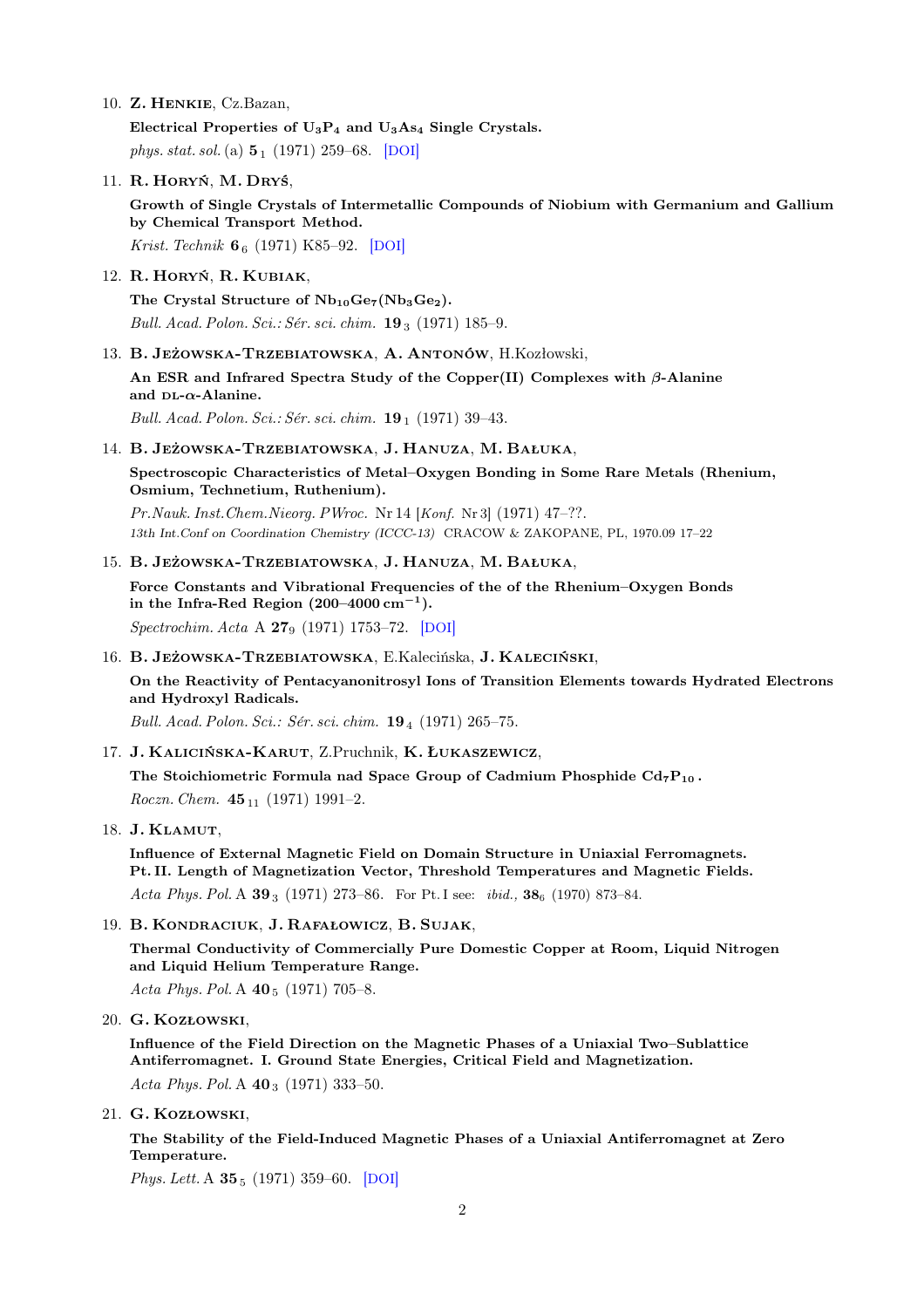22. G. Kozłowski, L. Biegała, S.Krzemiński,

The Approximate Ground State of Two-Sublattice Uniaxial Ferri– and Antiferrimagnets with Transversal Magnetic Field.

Acta Phys. Pol. A  $39_4$  (1971) 417-27.

23. H. Kubicka,

Para–ortho -Hydrogen Conversion and Adsorption of Hydrogen on Rhenium Powder. J. Catal.  $20_2$  (1971) 163-71. [[DOI](http://dx.doi.org/10.1016/0021-9517(71)90077-7)]

#### 24. J. Kupka, E. Mugeński,

Spektrofotometr o dużej czułości do badań widm luminescencyjnych w zakresie fal widzialnych i bliskiej podczerwieni. [A High Sensitivity Spectro-photometer for Luminescence Measurements in the Range of Visible and Near-Infrared Rays.]

Pomiary Automatyka Kontrola  $17_{10}$  (1971) 466–8 [in Polish].

25. J.Leciejewicz, R. Troć, A.Murasik, T.Palewski,

Magnetic Phase Transitions in the UAs–USe System.

phys. stat. sol. (b)  $48_1$  (1971) 445–52. [[DOI](http://dx.doi.org/10.1002/pssb.2220480144)]

26. J.Leciejewicz, A.Murasik, R. Troć, T.Palewski,

The Influence of Sulphur Substitution on the Magnetic Properties of Uranium Monoarsenide. phys. stat. sol. (b)  $46_1$  (1971) 391–5. [[DOI](http://dx.doi.org/10.1002/pssb.2220460138)]

#### 27. B. Makiej,

O badaniach mechanizmu wystąpienia nadprzewodnictwa. [On the Mechanism of Superconductivity Occurrence.]

*Post. Fizyki*  $22_1$  (1971) 39–48 [in Polish]. XXI Zj. Fizyków Polskich [21st Congr.of Polish Physicists] POZNAŃ, PL, 1969.09 08–13

#### 28. W. Mleczko, E. Bodio,

Wielofunkcyjny uchwyt elektrod z komorą do pracy w atmosferze gazu obojętnego. [Multipurpose Electrode Holder with a Chamber for Work in an Inert Gas Atmosphere.] Chem. Analit. 16? (1971) 1131–2 [in Polish].

29. J. Mulak, A. Misiuk,

### Crystal Field Interpretation of the Magnetic Properties of Some Uranium Compounds of AuCu<sub>3</sub>-Type Structure.

Bull. Acad. Polon. Sci.: Sér. sci. chim.  $19_3$  (1971) 207–13.

30. A.Pękalski, W.J. ZIĘTEK,

The Field-Dependent Magnetic Phases of a Uniaxial Two-Sublattice Antiferromagnet of Néel Type. I. Energy Spectra, Ground States and Critical Fields.

Acta Phys. Pol. A  $39_3$  (1971) 327-41.

31. H.Pfeiffer, J. Ulner,

Pseudo-Dipolar and Quadrupolar Spin Coupling and Magnetically Preferred Directions in Tetragonal Ferromagnets.

Acta Phys. Pol. A  $39_6$  (1971) 703-14.

32. D. Pietraszko, K. Łukaszewicz,

The Crystal Structure of Uranium Diphosphide UP<sup>2</sup> . Bull. Acad. Polon. Sci.: Sér. sci. chim. 19<sup>4</sup> (1971) 237–42.

### 33. D. Pietraszko, K. Łukaszewicz,

X-ray Investigations of the Phase Transition of the Uranium Diphosphide UP<sup>2</sup> . Roczn. Chem.  $45<sub>6</sub>$  (1971) 1105–7.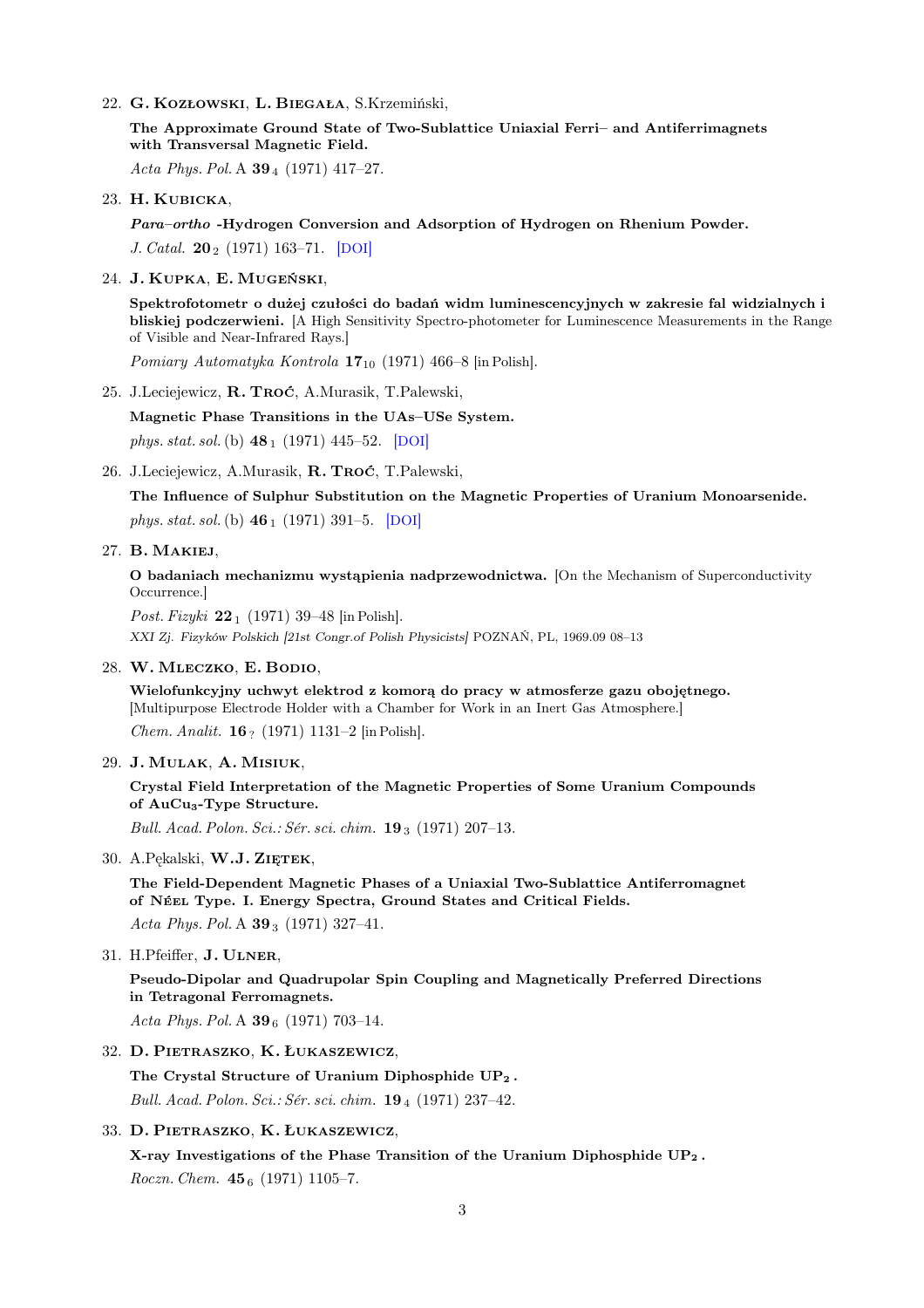#### 34. J. Rafałowicz,

On the Two-Thermometer Method of Determination of Radial Temperature Distribution Inside of a Cylindrical Sample.

Acta Phys. Pol. A  $39_5$  (1971) 617-9.

#### 35. J. Rafałowicz,

The Dependence of the Thermal Conductivity Coefficient on Heat Flux Density as a Case when the Direct Proportionality between Heat Flux and Temperature Gradient is Violated. Acta Phys. Pol. A  $40<sub>6</sub>$  (1971) 891–2.

#### 36. J. Rafałowicz,

Metoda wyznaczania promieniowego rozkładu temperatury w cylindrze przy pomocy dwu termometrów. I. [On a Method of Determining the Radial Temperature Distribution in a Cylinder by Means of Two Thermometers. I.]

Chłodnictwo  $67$  (1971) 1–3 [in Polish].

#### 37. J. Rafałowicz,

Metoda wyznaczania promieniowego rozkładu temperatury w cylindrze przy pomocy dwu termometrów. II. [On a Method of Determining the Radial Temperature Distribution in a Cylinder by Means of Two Thermometers. II.]

Chłodnictwo  $6_8$  (1971) 4–6 [in Polish].

#### 38. J. Rafałowicz,

Wybrane zagadnienia termometrii niskotemperaturowej, część I: Etapy rozwoju skal temperaturowych. [Selected Problems of Low Temperature Thermometry, Part I: The Stages of the Development of the Temperature Scales.]

Chłodnictwo  $6_9$  (1971) 4–6 [in Polish].

#### 39. J. Rafałowicz,

Wybrane zagadnienia termometrii niskotemperaturowej, część II. [Selected Problems of Low Temperature Thermometry, Part II.]

Chłodnictwo  $6_{10}$  (1971) 5–7 [in Polish].

40. J. Rafałowicz, K. Balcerek, B. Sujak, E.Pega,

The Measurements of Temperature Dependence of Thermal Conductivity of Silver for Different Fixed Values of Heat Flux Density. (Liquid Helium Temperature Range.) phys. stat. sol. (a)  $4_3$  (1971) 779–85. [[DOI](http://dx.doi.org/10.1002/pssa.2210040323)]

41. J. Rafałowicz, K. Balcerek, B. Sujak, E.Pega, L. Lipiński,

The Dependence of the Value of the Heat Conductivity Anomaly of Aluminium on Heat Flux Density in the Liquid Helium Temperature Range.

phys. stat. sol. (a)  $\mathbf{5}_3$  (1971) 785–91. [[DOI](http://dx.doi.org/10.1002/pssa.2210050335)]

#### 42. J. Rafałowicz, B. Sujak,

On the Graphical Determination of the Temperature Dependence of the Thermal Conductivity of Pure Metals in the Low Temperature Maximum of the Conductivity for the Case of Aluminium.

phys. stat. sol.(a) 8<sup>2</sup> (1971) K115–8. [[DOI](http://dx.doi.org/10.1002/pssa.2210080245)]

43. W. Romanowski,

Structure of Nickel Catalysts Supported on A, X and Y Molecular Sieves and Their Activity in Some Hydrogenation Reactions.

Roczn. Chem.  $45_3$  (1971) 427-33.

44. W. Romanowski, D. Potoczna-Petru,

The Ageing of Thin Films of Nickel, Cobalt and Nickel–Cobalt Alloys in Ultrahigh Vacuum. Thin Solid Films  $\mathbf{8}_1$  (1971) 35–40. [[DOI](http://dx.doi.org/10.1016/0040-6090(72)90094-0)]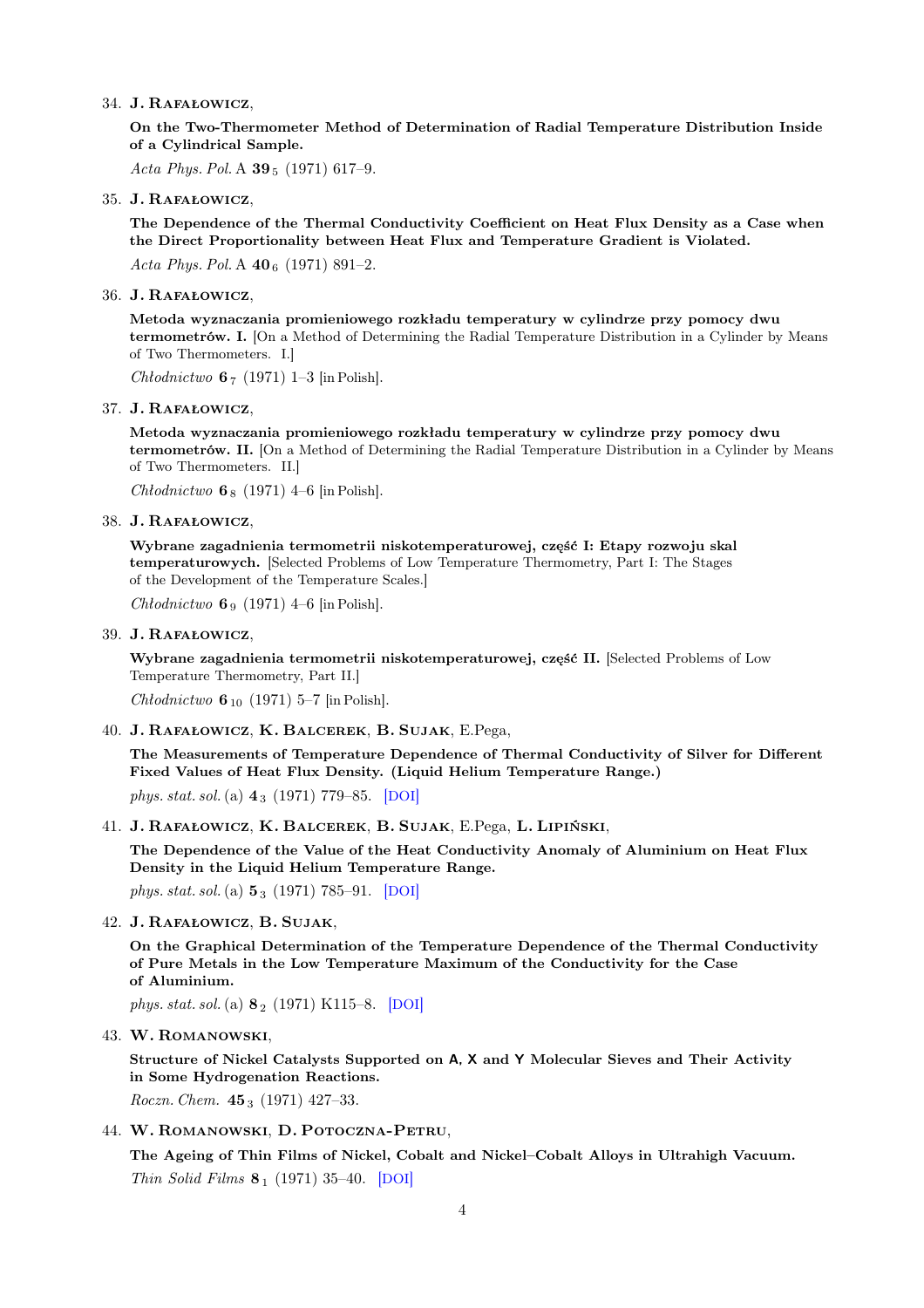#### 45. W. Romanowski, B. Woźniakowski,

Magnetic ortho–para Conversion of Hydrogen on the Surface of Non-stoichiometric Uranium Oxides.

Roczn. Chem.  $45_9$  (1971) 1549–57.

#### 46. H. STACHOWIAK,

Small Angle Scattering and the KAPITZA Law.

Acta Phys. Pol. A  $40<sub>6</sub>$  (1971) 849-52.

### 47. B. Staliński,

JRP w badaniach ruchów cząsteczkowych w ciałach stałych. [NMR Studies of Molecular Motions in Solids.]

Post. Fizyki  $22_3$  (1971) 249–67 [in Polish].

IV Og.-pol.Konf. "Radiospektroskopia i elektronika kwantowa" [4th Polish Conf.on Radio-spectroscopy and Quantum Electronics] POZNAŃ, PL, 1970.04 06–09

### 48. B. Staliński, H. Drulis,

#### Electron Paramagnetic Resonance of  $Nd^{3+}$  Ions in Lanthanum Hydride Matrices.

Bull. Acad. Polon. Sci.: Sér. sci. chim.  $19_{11/12}$  (1971) 739–42.

#### 49. M. Suszyńska,

Effect of Ionizing Radiation and  $Sr^{2+}$  Concentration on Hardening of KCl Crystals. (Part III) phys. stat. sol. (a)  $6_1$  (1971) 87–90. [[DOI](http://dx.doi.org/10.1002/pssa.2210060110)]

#### 50. M. Suszyńska,

Wpływ realnej struktury na umocnienie kryształów halogenków metali alkalicznych. [Influence of Real Structure upon Hardening of Alkali Halide Crystals.] Post. Fizyki  $22_6$  (1971) 659–78 [in Polish].

### 51. M. Suszyńska, J. Poźniak,

Effect of Ionizing Radiation and  $Sr^{2+}$  Concentration on Hardening of KCl Crystals. (Part II) phys. stat. sol. (a)  $6_1$  (1971) 79–86. [[DOI](http://dx.doi.org/10.1002/pssa.2210060109)]

#### 52. J. Sznajd,

Landau Theory of the Second-Order Phase Transitions in Uniaxial Ferromagnets with External Field.

Acta Phys. Pol. A  $40_5$  (1971) 687-97.

### 53. P. Tekiel,

Промежуточное состояние полого сверхпроводника с током. [Intermediate State of a Hollow, Current-Carrying Superconductor.]

*K. Эксп. Теор. Физ.* 61<sub>4</sub> (1971) 1691–9 [in Russian]. Engl.in: Sov. Phys.- JETP 34<sub>4</sub> (1972) 902–9.

#### 54. R. Troć, J. Mulak, W. Suski,

High-Temperature Susceptibility of Uranium Compounds with  $Th_3P_4$ -Type Crystal Structure. phys. stat. sol. (b)  $43_1$  (1971) 147–56. [[DOI](http://dx.doi.org/10.1002/pssb.2220430116)]

#### 55. R. Troć, W. Trzebiatowski, K.Piprek,

Magnetic Properties of Uranium Borides and of Uranium Beryllide UBe<sup>13</sup> . Bull. Acad. Polon. Sci.: Sér. sci. chim.  $19_{6/7}$  (1971) 427-32.

#### 56. W. Trzebiatowski,

O strukturze i własnościach niektórych związkow międzymetalicznych pierwiastków rzadkich. [Structure and Properties of Some Intermetallic Compounds of Rare Elements.] Pr.Nauk. Inst.Chem.Nieorg. PWrocł. Nr ??? (1971) 5–7 [in Polish].

## 57. W. Trzebiatowski, Z. Henkie, К.П.Белов, С.А. Дмитриевский, Р.З.Левитин, Ю.Ф.Попов, Магнетострикция монокристалла  $U_3P_4$ . [Magnetostriction of a  $U_3P_4$  Single Crystal.]  $K. 3$   $\kappa$   $n. 7e$   $q$ .  $q$   $q$   $q$   $(1971)$   $1522-5$  [in Russian]. Engl. in: Sov. Phys. - JETP 34  $_4$  (1972) 811–5.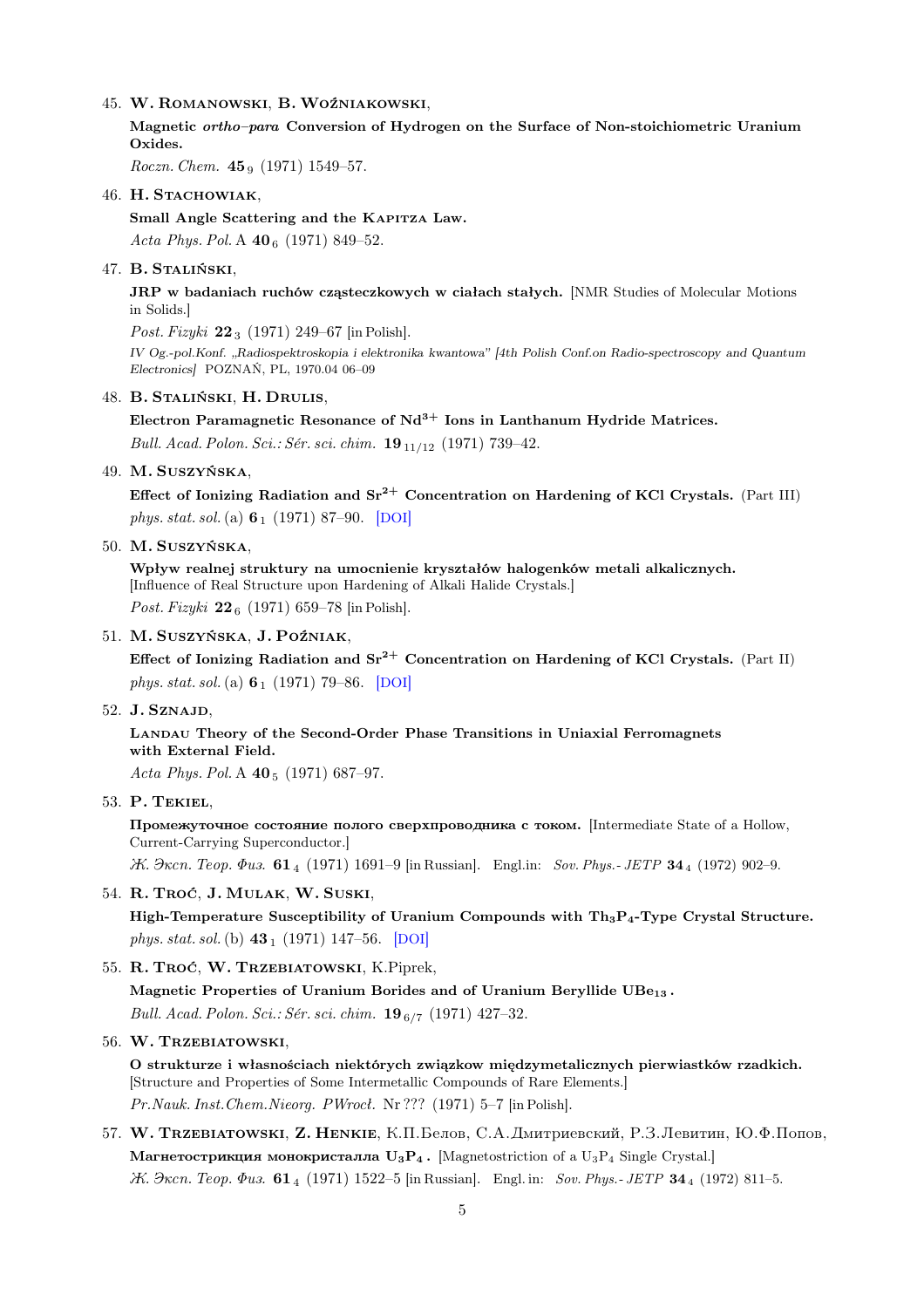#### 58. W. Trzebiatowski, T.Palewski,

The Magnetic Properties of UP-USe and UAs-Us Solid Solutions.

Bull. Acad. Polon. Sci.: Sér. sci. chim.  $19_2$  (1971) 83-9.

#### 59. J. Ulner,

Spin-Wave Theory of Uniaxial Tetragonal Ferromagnets with External Magnetic Field and Pseudo-Dipolar Coupling. I. Free-Particle Approximation. Acta Phys. Pol. A  $40<sub>6</sub>$  (1971) 725–40.

60. T. Zakrzewski, Z.Dziuba, J.Makowski,

The Measurement of the Anisotropy of the HALL Coefficient in HgTe. phys. stat. sol. (a)  $6_1$  (1971) K7–9. [[DOI](http://dx.doi.org/10.1002/pssa.2210060141)]

## PUBLIKACJE W MATERIAŁACH KONFERENCYJNYCH PUBLICATIONS IN CONFERENCE MATERIALS

### 61. J. Kupka, E. Mugeński, B. Jeżowska-Trzebiatowska,

– original title not known – [A Phenomenological Determination of Relaxation Constant in Liquid Laser Media.] In: Proc. International Conference on Lasers and Their Applications, (Dresden: ??? 1971) pp. 1423–30 [in German].

International Conference on Lasers and Their Applications DRESDEN, DD, 1970.06 10–17

#### 62. J. Mazur, W. Zacharko, Cz. Sułkowski,

#### Effect of Small Concentrations of Impurities on Critical Temperature of Thallium.

In: Proc. of International Congress of Refrigeration 1971, (Washington: IIR/IIF, 1971) pap. nr 1.23 (4 pp.)

International Congress of Refrigeration 1971 WASHINGTON, DC, US, 1971.08 27 –.09 03

### 63. B. Staliński, O.J. Żogał,

Szerokość linii rezonansowych, przesunięcia KNIGHTa i sprzeżenie kwadrupolowe  $^{11}$ B w UB<sub>2</sub>, UB<sub>4</sub> i UB<sub>12</sub>. [Resonance Line Width, KNIGHT's Shift and Quadrupole Coupling in <sup>11</sup>B in UB<sub>2</sub>, UB<sub>4</sub> and  $UB_{12}$ .

In: Mater. III Og.-pol. Semin.nt. Zastosowań Magnetycznego Rezonansu Jądrowego, ed. by J.W. Hennel (Kraków: Instytut Fizyki Jądrowej, 1971) pp. 27–8 [in Polish].

III Og.-pol.Semin.nt. Zastosowań Magnetycznego Rezonansu Jądrowego [3rd Polish Semin.on Applications of NMR] CRACOW, PL, 1970.12 01–02

### 64. R. Troć, W. Suski, Cz.Bazan,

#### Magnetic Properties of Uranium Compounds with Th<sub>3</sub>P<sub>4</sub>-Type Crystal Structure.

In: Rare Earths and Actinides 2. (London, UK: Institute of Physics, 1971) pp. 172–5. [2nd Int.]Conf.on Rare Earths & Actinides, DURHAM, England, UK, 1971.07 05–07

### 65. O.J. Żogał, H. Drulis, B. Staliński,

#### The NMR Study of Isotope Effects in Deuterated Lanthanum Hydride.

In: Magnetic Resonance and Related Phenomena. [16.Congr. Ampére] ed. by I.Ursu (Bucharest: Publ.House of the Acad.Sci.of Roumania, 1971) pp. 1065–6. 16th Congr. Ampére on Magnetic Resonance & Related Phenomena, BUCHAREST, RO, 1970.09 01–05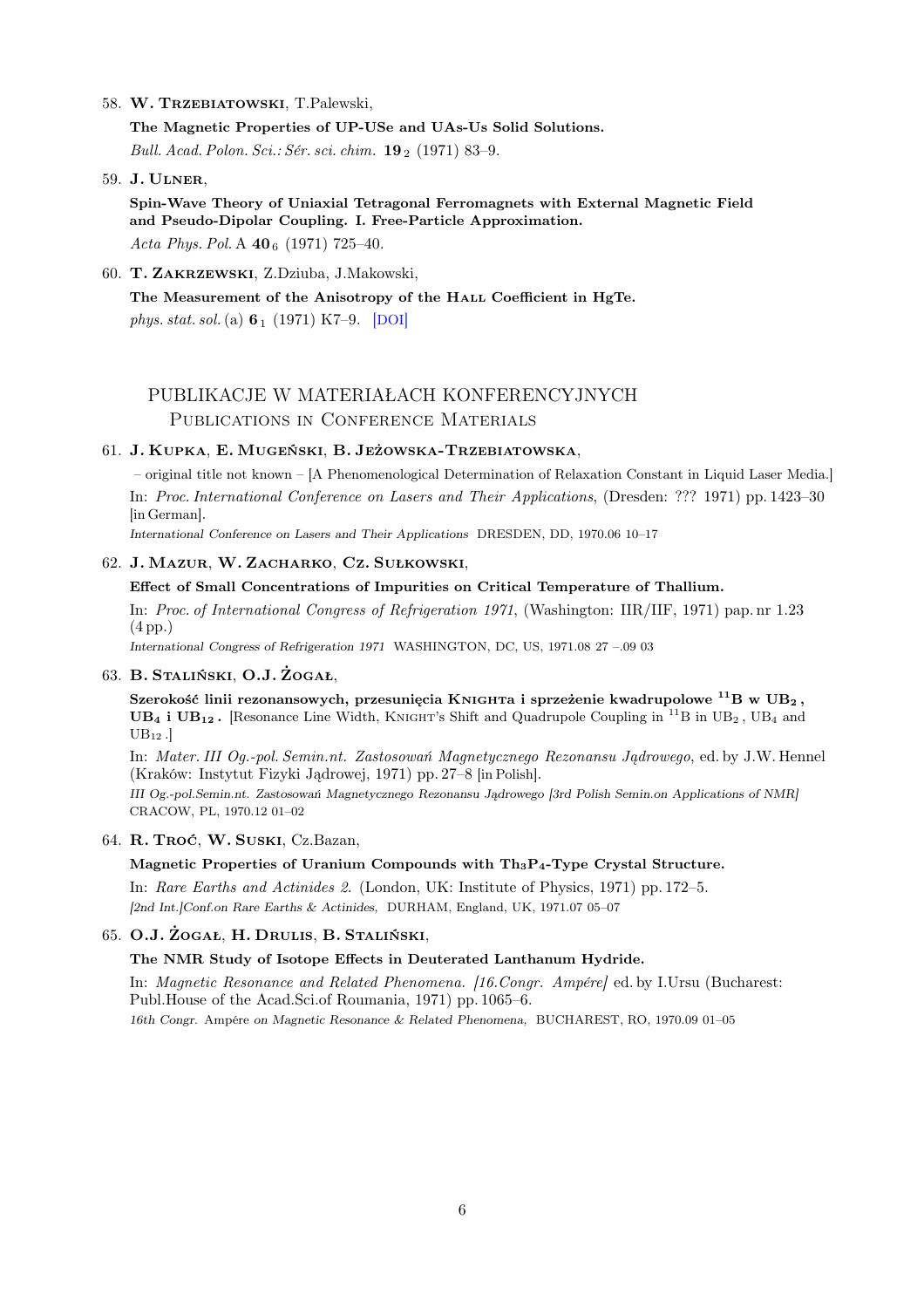# LISTA PREZENTACJI KONFERENCYJNYCH LIST OF CONFERENCE PRESENTATIONS

### 1. K. Balcerek, L. Lipiński, J. Mucha, B. Sujak,

Termel dla niskich temperatur. [Thermoelectric Thermometer for Low Temperatures.] (C) II Og.-pol.Semin. Kriogeniki [2nd Polish Semin.on Cryogenics] Wrocław, PL, 1971.09 09–11

2. J.Bara, O.I.Bodak, K.Królas, K.Ruebenbauer, W. Suski, Investigation of Cerium–Iron Intermetallic Compounds with MÖSSBAUER and Magnetic Methods. (C)

Int.Conf.on Mössbauer Spectroscopy Dresden, DD, 1971.?? ??–??

### 3. O.Bodak, E.Hładyszewski, K. Łukaszewicz, J. Stępień,

Struktura krystaliczna  $\text{Ce}_3\text{Ni}_2\text{Si}_8$ . [Crystal Structure of  $\text{Ce}_3\text{Ni}_2\text{Si}_8$ .] (C) XVI Konwers. Rentgenograficzne [16th Polish Crystallographic Meeting] Wrocław, PL, 1971.06 24–25

### 4. E. Bodio,

Mikrogłowice skraplające. [Liquefying Micro-Heads.] (L) II Og.-pol.Semin. Kriogeniki [2nd Polish Semin.on Cryogenics] Wrocław, PL, 1971.09 09–11

### 5. J.Z. Damm, M. Suszyńska, J. Kowalczyk,

On the Role of Dislocations in Interaction of Ionizing Radiation on Alkali Halide Crystals. (C) Int.Conf.on Color Centers in Crystals, Reading, MA, US, 1971.?? ??–??

### 6. J.Dzięgielewski, J. Kaleciński, B. Jeżowska-Trzebiatowska,

Redukcja azotanu uranylu promieniowaniem  $\gamma$  w trójalkilo-fosforanach i alkoholu butylowym. [Reduction of Uranyl Nitrate with  $\gamma$ -Radiation in Trialkylophosphates and Butyl Alcohol.] (C) II Zj.Pol.Tow. Badań Radiacyjnych [2nd Meet.of Polish Society for Radiative Research] Poznań, PL, 1971.04 22–24

### 7. A. Grohman,

Uniwersalny zestaw kriochirurgiczny. [Universal Cryosurgery Set.] (C)

II Og.-pol.Semin. Kriogeniki [2nd Polish Semin.on Cryogenics] Wrocław, PL, 1971.09 09–11

### 8. A. Grohman, A. Łuszpak, B. Sujak,

Regulowany kriostat dla krioekstraktora Krwawicza. [Regulated [Temperature] Cryostate for Dr Krwawicz's Cryoextractor.] (C)

II Og.-pol.Semin. Kriogeniki [2nd Polish Semin.on Cryogenics] Wrocław, PL, 1971.09 09–11

### 9. A. GROHMAN, B. SUJAK,

Folia z ekspanowanego polistyrenu dla celów kriotechniki. [Expanded Polystyrene Foil for Cryotechnology.] (C)

II Og.-pol.Semin. Kriogeniki [2nd Polish Semin.on Cryogenics] Wrocław, PL, 1971.09 09–11

#### 10. R. Horyń, R. Kubiak,

Struktura krystaliczna  $Nb_{10}Ge_7$ . [Crystal Structure of  $Nb_{10}Ge_7$ .] (C)

XVI Konwers. Rentgenograficzne [16th Polish Crystallographic Meeting] Wrocław, PL, 1971.06 24–25

### 11. B. Jeżowska-Trzebiatowska, E.Kalecińska, J. Kaleciński,

O szybkości reakcji kompleksów nitrozylocyjanowych metali prejściowych z uwodnionymi elektronami i rodnikami wodorotlenowymi. [Rate of Reactions of Nitrosyl-Cyanide Complexes of Transition Metals with Hydrated Electrons and Hydroxide Radicals.] (C)

II Zj.Pol.Tow. Badań Radiacyjnych [2nd Meet.of Polish Society for Radiative Research] Poznań, PL, 1971.04 22–24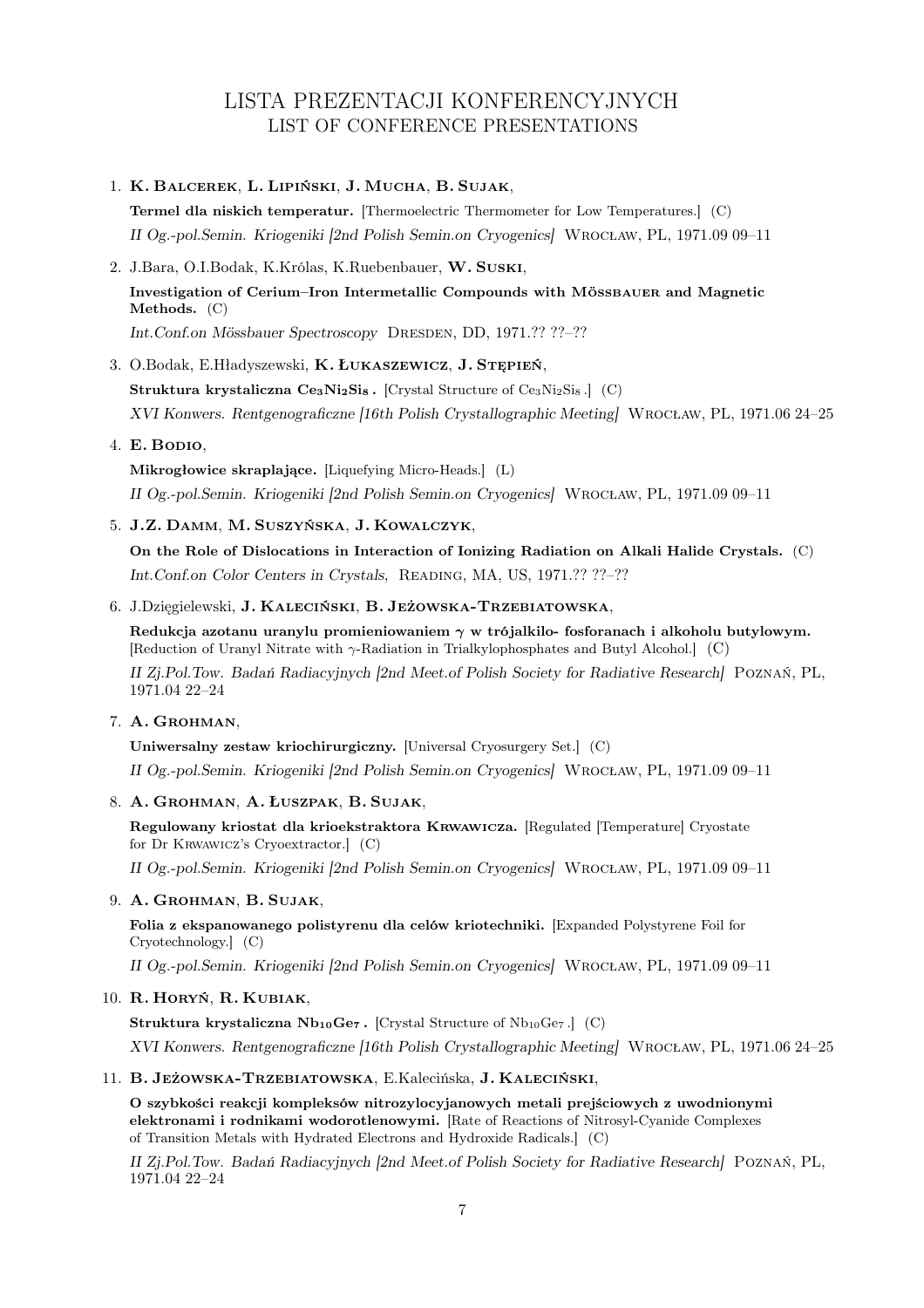### 12. J. Kaleciński,

 $\gamma$ -Radioliza stopionych azotanów metali alkalicznych. [γ-Radiolysis of Molten Alkali Metal Nitrates.] (C)

II Zj.Pol.Tow. Badań Radiacyjnych [2nd Meet.of Polish Society for Radiative Research] Poznań, PL, 1971.04 22–24

#### 13. B. Kondraciuk, J. Rafałowicz,

Niskotemperaturowe przewodnictwo cieplne krajowych stali nierdzewnych: 1H17N4G9M, 1H18N9T, 0H17N4G8, 1H18N9 stosowanych w urządzeniach kriotechnicznych. [Low-Temperature Thermal Conductivity of Domestic Stainless Steels (1H17N4G9M-, 1H18N9T-, 0H17N4G8-, 1H18N9-Grade) Commonly Used in Cryotechnology.] (C)

II Og.-pol.Semin. Kriogeniki [2nd Polish Semin.on Cryogenics] Wrocław, PL, 1971.09 09–11

#### 14. B. Kondraciuk, J. Rafałowicz,

Porównanie niskotemperaturowego przewodnictwa cieplnego krajowej miedzi konstrukcyjnej: MOOB, MOB, M1E, M2G, M3G stosowanej w kriotechnice. [Comparison of Low-Temperature Thermal Conductivity of Domestic Construction Copper (MOOB-, MOB-, M1E-, M2G-, M3G-Grades) Commonly Used in Cryotechnology.] (C)

II Og.-pol.Semin. Kriogeniki [2nd Polish Semin.on Cryogenics] Wrocław, PL, 1971.09 09–11

### 15. J. Kowalczyk,

Radioliza kryształów chlorku potasowego domieszkowanego jonami  $Me^{2+}$ . [Radiolysis of  $Me^{2+}$ -Ions-Doped Kalium Chloride Crystals.] (C)

II Zj.Pol.Tow. Badań Radiacyjnych [2nd Meet.of Polish Society for Radiative Research] Poznań, PL, 1971.04 22–24

#### 16. R. Kubiak, R. Horyń, K. Łukaszewicz,

Badania rentgenograficzne struktury NbSi<sub>2</sub>, NbGe<sub>2</sub> i TaGe<sub>2</sub>. [X-ray Investigation of NbSi<sub>2</sub>, NbGe<sub>2</sub>, and TaGe<sub>2</sub> Structure.]  $(C)$ 

XVI Konwers. Rentgenograficzne [16th Polish Crystallographic Meeting] Wrocław, PL, 1971.06 24–25

17. J.Leciejewicz, A.Murasik, R. Troć, T.Palewski,

Wpływ podstawienia fosforem, siarką i selenem na magnetyczne przemiany fazowe w monoarsenku uranu. [Influence of [As] Substitution by Phosphorus, Sulfur, and Selenium on Magnetic Phase Transitions in Uranium Monoarsenide.] (C)

XVI Konwers. Rentgenograficzne [16th Polish Crystallographic Meeting] Wrocław, PL, 1971.06 24–25

#### 18. L. Lipiński, C. Marucha, B. Sujak,

Równania kalibracyjne termometrów półprzewodnikowych. [Calibration Equations for Semiconductor Thermometers.] (C)

II Og.-pol.Semin. Kriogeniki [2nd Polish Semin.on Cryogenics] Wrocław, PL, 1971.09 09–11

### 19. J. Mazur, W. Zacharko, Cz. Sułkowski,

Effect of Small Concentrations of Impurities on the Critical Temperature of Thallium. (C) 13th Int.Congr.of Refrigeration, Washington, DC, US, 1971.08 27 –.09 03

#### 20. J. Nawojska,

Radioliza acetyloacetonianu chromu w roztworach czterochlorku węgla. [Radiolysis of Chromium Acetyloacetate in Tetrachloromethane Solutions.] (C)

II Zj. Pol.Tow.Badań Radiacyjnych [2nd Meet.of Polish Society for Radiative Research] Poznań, PL, 1971.04 22–24

### 21. J. Rafałowicz,

Transprt ciepła podstawowym zagadnieniem kriotechniki. [Heat Transport – Fundamental Problem of Cryotechnology.] (L)

II Og.-pol.Semin. Kriogeniki [2nd Polish Semin.on Cryogenics] Wrocław, PL, 1971.09 09–11

#### 22. B. Sujak,

Zagadnienie cieczy kriogenicznych w Polsce. [Problem of Cryogenic Liquids in Poland.] (L) II Og.-pol.Semin. Kriogeniki [2nd Polish Semin.on Cryogenics] Wrocław, PL, 1971.09 09–11